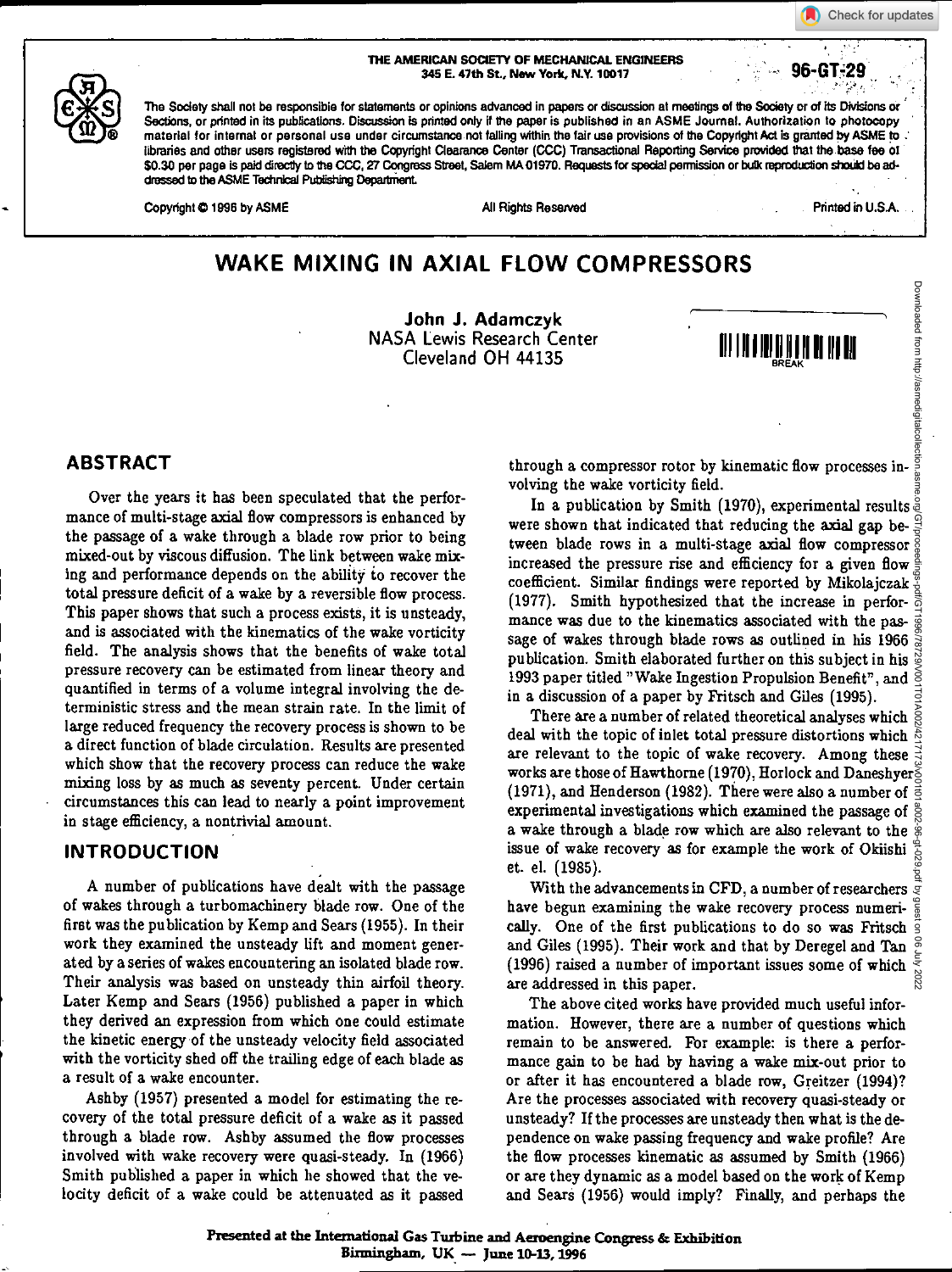most relevant question is whether the recovery of the total pressure deficit of a wake is of sufficient magnitude to warrant further investigation.

These questions along with several others provide the motivation for the present work. The answers to these questions provide a deeper understanding of the impact of unsteady flow processes on the performance of multistage axial flow compressors. The present analysis neglects the effects of viscosity and compressibility and considers the flow to be two dimensional. As such, the analysis provides a meaningful upper bound for the magnitude of the wake recovery process.

#### **ANALYSIS**

#### Mixing Loss

Consider a  $2 - D$  incompressible flow which is varying periodically in time with a period of *T.* The velocity field associated with this flow field can be decomposed into a time average component,  $\tilde{u}_i(x, y)$ , and an unsteady component,  $u'_i(x, y, t)$ . The coordinate system is oriented such

**NOMENCLATURE** 

that the  $x$  axis is normal to the inlet plane of a cascade of airfoils through which the unsteady flow is passing. The time average component is assumed to be spatially periodic in the y direction over a length L.  $\tilde{u}_i(x,y)$  is further decomposed into a component  $U_i(x)$  which is uniform in *y* and a component  $\hat{u}_i(x, y)$  which is periodic in y. Thus,

$$
u_i(x, y, t) = U_i(x) + \hat{u}_i(x, y) + u'_i(x, y, t)
$$
 (1)

Downloaded from http://asmedigitalcollection.asme.org/GT/proceedings-pdf/GT1996/78729/V001T01A002/4217173/v001t01a002-96-gt-029.pdf by guest on 06 July 2022

collection.asme.org/GT/proceedings-pdf/GT1996/78729/V011701A02/4217173/v001101a002-96-gt-029.pdf by guest on 06 July 2022

A similar decomposition is constructed for the pressure field. The velocity field is nondimensionalized with respect to the magnitude of  $U_i(x)$ ,  $q_{ref}$ , at a location  $x_{ref}$ . All lengths are normalized with respect to the chord length of the cascade through which the flow is passing, while time, *t,* is normalized with respect to chord length divided by  $q_{ref}$ . The density of the flow is assumed to be uniform and is nondimensionalized by its value at  $x_{ref}$ . The nondimensionalized density is one and thus will not appear in the equations which follow. The pressure is nondimensionalized by the product of the reference density and  $q_{ref}$  squared.

| $A_n$                           | Fourier coefficients                 | $u_{i}$                           | velocity vector                                       |
|---------------------------------|--------------------------------------|-----------------------------------|-------------------------------------------------------|
| $A_t$                           | time average operator                | $\boldsymbol{u},\ \boldsymbol{v}$ | $x, y$ velocity components                            |
| $A_{y}$                         | pitchwise average operator           | W                                 | wheel speed                                           |
| $\boldsymbol{C}$                | wake velocity deficit                | Х                                 | loss in total pressure                                |
| $C_0$ , $C_1$ , $C_2$ constants |                                      |                                   | $x^i$ , $x$ , $y$ , $\tilde{y}$ coordinate directions |
| dVol                            | differential volumes                 | $x_{ref}$                         | $x$ reference location                                |
|                                 | varaible                             | $\alpha$                          | constant                                              |
| $h_r$                           | wake pitch                           | $\beta_r$                         | flow angle relative to rotor                          |
| $K_{1n}$                        | kinetic energy of the first          | $\beta_1, \beta_2$                | flow angle at stator inlet,                           |
|                                 | order unsteady velocity field        |                                   | exit respectively                                     |
| $k_n$                           | reduced frequency                    | r                                 | airfoil circulation                                   |
| $\boldsymbol{L}$                | stator pitch, pitchwise length scale | Δ                                 | drift function                                        |
| $L_{en_1}, L_{en_2}$            | length of wake element at            | $\epsilon$                        | perturbation parameter                                |
|                                 | stator inlet, exit respectively      | ζω                                | vorticity                                             |
| $\boldsymbol{n}$                | integer                              | $\psi_w$                          | stream function                                       |
| q                               | flow speed                           |                                   |                                                       |
|                                 | reference speed                      | Subscripts                        |                                                       |
| $q_{ref}$<br>$\boldsymbol{P}$   | total pressure                       |                                   |                                                       |
|                                 |                                      | mix                               | mixed out state                                       |
| $\pmb{p}$<br>$\boldsymbol{R}$   | pressure                             | Superscripts                      |                                                       |
|                                 | recovery parameter                   |                                   |                                                       |
| s                               | distance along streamline            |                                   |                                                       |
| $\boldsymbol{T}$                | time scale                           |                                   | time average state                                    |
| t                               | time                                 | ,                                 | unsteady component                                    |
| $U_i$                           | pitchwise average velocity           |                                   | non axisymmetric component                            |
|                                 |                                      |                                   |                                                       |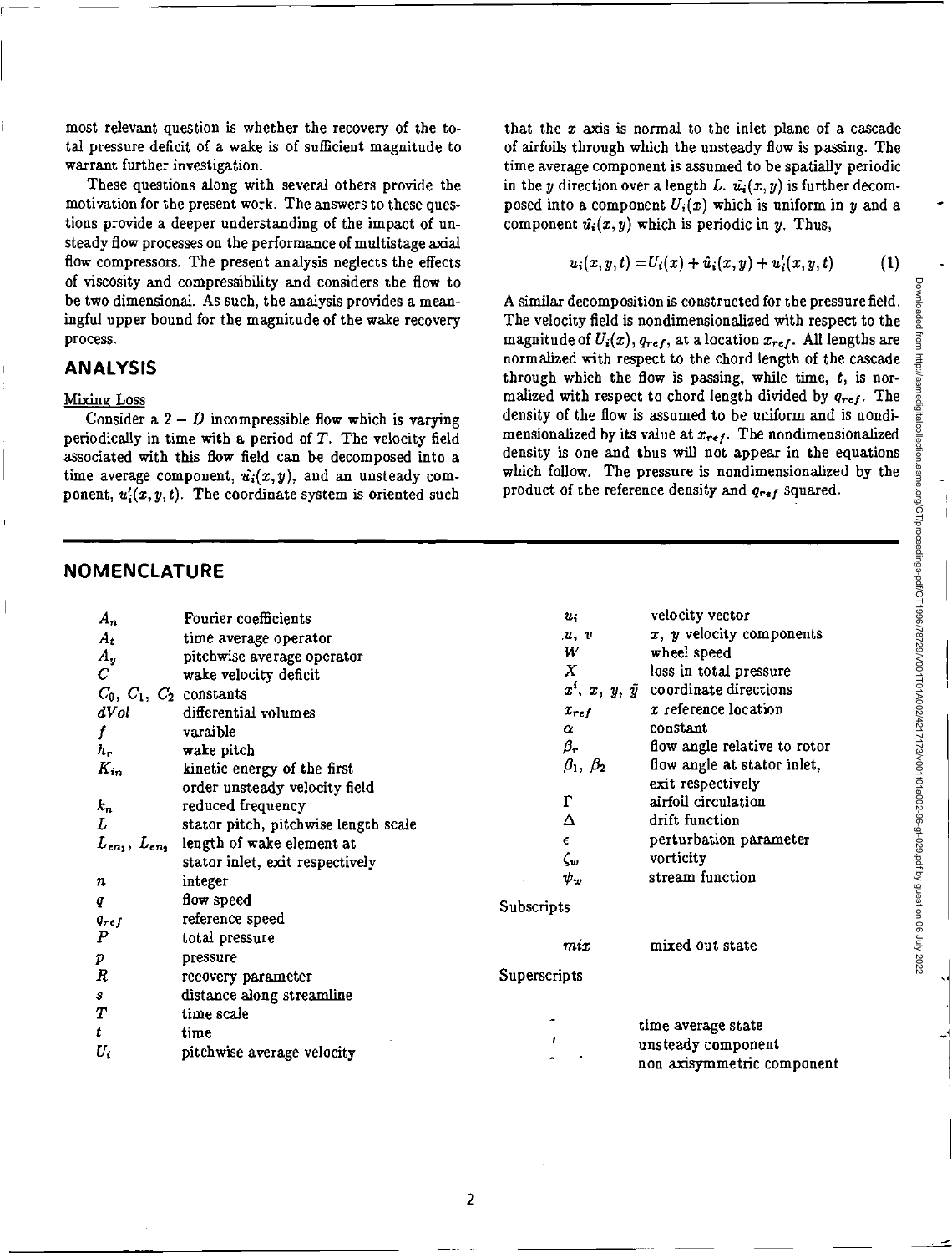Two averaging operators are defined for use later in this work. The first is the averaging operator in time,<br> $\frac{1}{2} \int_{0}^{T} f(x) dx$ 

$$
A_t f = \frac{1}{T} \int_0^T f dt
$$
 (2)

and the second the averaging operator in  $y$ 

$$
A_y f = \frac{1}{L} \int_0^L f dy
$$
 (3)

where *f is* any flow variable.

In the absence of a cascade downstream of  $x_{ref}$  the unsteady flow would he mixed to a uniform flow independent of time by viscous diffusion as it convects downstream. The mixing associated with viscosity results in an irreversible loss in total pressure.

One may estimate the loss in total pressure of an unsteady two dimensional flow due to viscous diffusion *by*  considering the flow through a control volume with the inlet face at  $x_{ref}$ , and the exit at downstream infinity. Across this control volume, mass, specific impulse in the *x* direction, and *y* momentum are conserved. The equations associated with these conserved variables are:

$$
A_{y}A_{t}u|_{x_{ref}} = U_{mix} \tag{4}
$$

$$
A_y A_t (p + u^2)|_{x_{ref}} = p_{mix} + U_{mix}^2 \tag{5}
$$

$$
A_y A_t u v|_{x_{ref}} = U_{mix} V_{mix} \tag{6}
$$

where  $u$  is the  $x$  component of the velocity,  $v$  is the  $y$  component and p the pressure. The subscript *mix* refers to the mixed-out flow state at downstream infinity. These equations are derived by averaging the continuity, and momentum equation in time and space. Flow continuity is expressed by equation (4) which states that the average over both time and  $y$  of the x component of velocity  $u$  at the inlet to the control volume must equal the mixed-out velocity component  $U_{mix}$ . Equation (5) states that the time average of the specific impulse across the inlet to the control volume is equal to that at the exit, while equation (6) is a similar statement for the y momentum.

The difference in the time average *mass* flux of total pressure between the inlet and the *exit* of the control volume is defined as the loss in total pressure due to viscous diffusion. The loss is given by the expression

$$
X = A_y A_t u P|_{x_{ref}} - U_{mix} P_{mix}
$$
 (7)

where *P* is the total pressure at the control volume inlet and  $P_{mix}$  is the total pressure at the exit. The total pressure at either location is related to the pressure and velocity field by the equation

$$
P = p + \frac{1}{2}(u^2 + v^2)
$$
 (8)

Upon introducing the velocity and pressure decompositions, i.e., equation (1) and the corresponding equation for pressure defined previously, into equations (4)-(6), one obtains an expression for the pressure, and the two velocity components at the exit of the control volume which involves the unsteady and spatially nonuniform components of the velocity and pressure field entering the control volume. These expressions for the flow variables exiting the control volume, when combined with equations (7) and (8), yields the following equation for the loss in total pressure

$$
X = A_y A_t (p'u') + A_y (\hat{p}\hat{u})
$$
  
+  $A_y A_t [\frac{1}{2} u(u'^2 + v'^2)]$   
+  $A_y [\frac{1}{2} \tilde{u} (\hat{u}^2 + \hat{v}^2)]$   
+  $A_y A_t [u' (\hat{u}u' + \hat{v}v')]$   
-  $\frac{1}{2U_{mix}} A_y A_t [\hat{u}\hat{v} + u'v']^2$  (9)

The first and second term in equation (9) represent the pressure work at the inlet to the control volume associated with the unsteady and spatially nonuniform components of the flow field. The third term is the flux in kinetic energy at the inlet to the control volume associated with the unsteady velocity field, while the fourth term is the flux in kinetic energy of the spatial nonuniform velocity field at the inlet to the control volume. The remaining terms are the result of coupling between the unsteady and spatial nonuniform velocity components.

Consider two flow situations both of which are depicted in Fig. 1. In the first the unsteady flow associated with a series of wakes is mixed-out across plane 1 prior to entering the cascade. In the second situation the unsteady flow passes through the cascade and is mixed-out across plane 2. The mixing loss at plane 1 is denoted as  $X_1$  and that at plane  $2 X_2$ . The question as to whether compressor performance would improve if a wake were mixed out before or after passing through a blade row, which was raised by Greitzer (1994), is expressed by the statement,

is  $X_1 - X_2$  positive, negative, or zero? (10)

The answer to question (10) as well as the value of the difference  $X_1 - X_2$ , will be established neglecting the effects of viscosity on the wakes as they pass through the cascade. The resulting estimate is thus an upper bound for the difference and as such provides an estimate of the relevancy of the wake recovery process to compressor performance.

The analysis proceeds by assuming the unsteady flow field to be a small perturbation of order  $\epsilon$  to the time average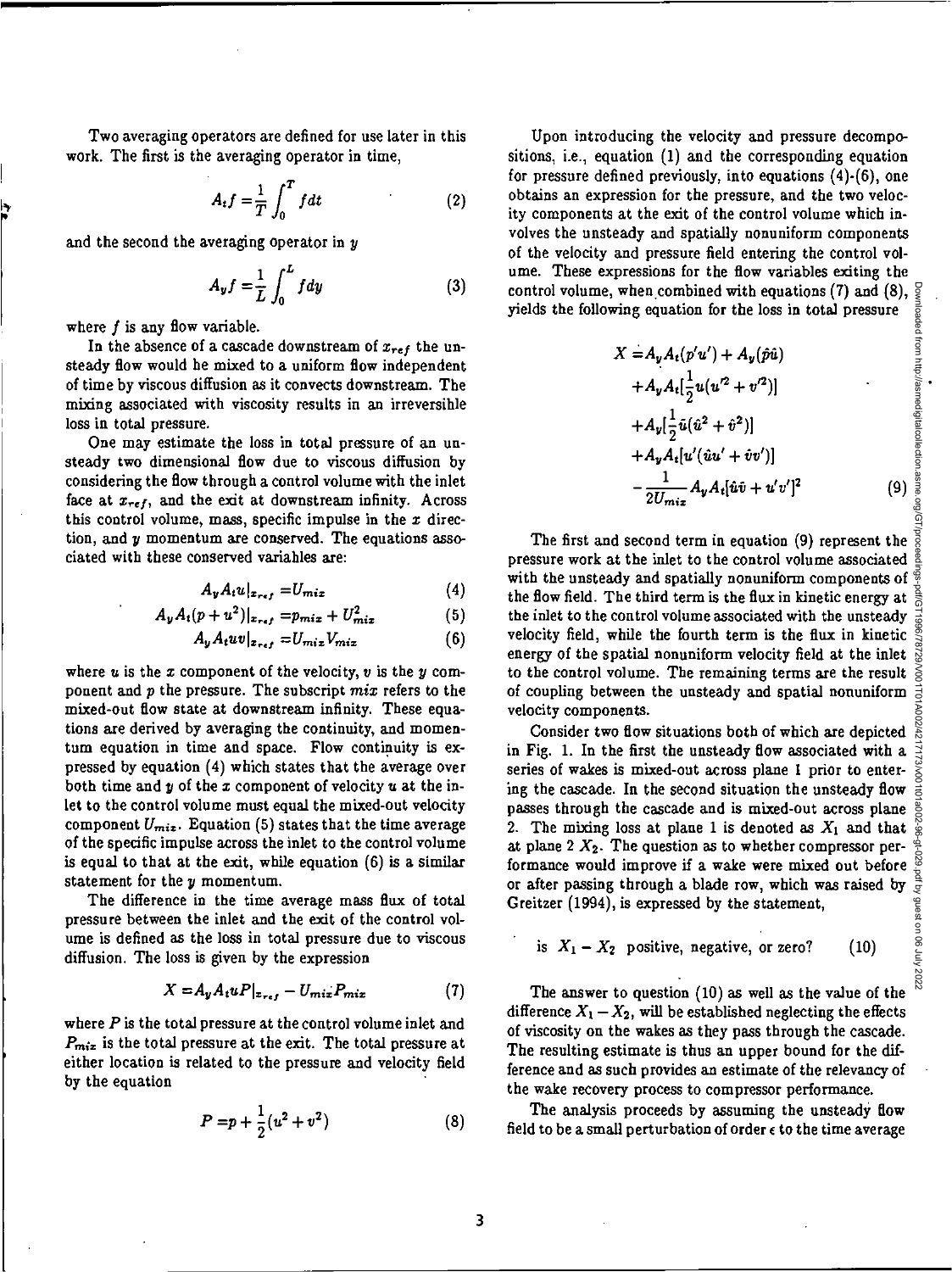flow field. The velocity field is assumed to be represented by a perturbation series in  $\epsilon$  which to  $O(\epsilon^2)$  is

$$
u_i(x, y, t) = u_{i_0}(x, y) + \epsilon u_{i_1}(x, y, t) + \epsilon^2 u_{i_2}(x, y, t)
$$
 (11)

A similar expression is assumed for the pressure field. In equation (11),  $u_{i_0}$  represents the velocity of the base flow which, based on the stated assumptions, is a potential flow.  $u_i$ , is a linear perturbation to the base flow velocity field, while  $u_{i_2}$  is the result of nonlinear interactions. The time average of  $u_i$ , is zero.

The time average velocity field to  $O(\epsilon^2)$  is

$$
\tilde{u}_i(x,y) = u_{i_0}(x,y) + \epsilon^2 A_i u_{i_2}(x,y,t) \tag{12}
$$

while the corresponding unsteady velocity component (i.e.  $O(\epsilon^2)$ ) is

$$
u'_{i}(x, y, t) = \epsilon u_{i_{1}}(x, y, t) + \epsilon^{2} (u_{i_{2}}(x, y, t) - A_{t}u_{i_{2}}(x, y, t))
$$
\n(13)

Once again similar expressions can be written for the pressure field.

The mixing planes 1 and 2 are located sufficiently far from the cascade such that the variation with *y* of the base flow is of  $O(\epsilon^2)$  or greater. In addition, these planes are located at an axial location such that the variations with y of the unsteady pressure component  $p_1$  is of  $O(\epsilon^2)$  or greater. That such locations can be established results from the fact that the base flow is a potential flow and the flow is incompressible.

The wake mixing loss at plane 1, located upstream of the cascade,  $X_1$ , is found by introducing the expression for the steady and unsteady velocity components as given by equations (12) and (13) along with the corresponding expressions for the pressure components into equation (9). The wake mixing loss at plane 2, located downstream of the cascade,  $X_2$ , is found by a similar substitution. The resulting expression for the difference  $X_1 - X_2$  is

$$
X_1 - X_2 = K_{in_1} R \tag{14}
$$

$$
=K_{in_1}(1-K_{in_2}/K_{in_1})+O(\epsilon^3)
$$

$$
K_{in_1} = \frac{1}{2} u_0 A_y A_t (u_1^2 + v_1^2)|_{x_1}
$$
 (15)

$$
K_{in_2} = \frac{1}{2} u_0 A_y A_t (u_1^2 + v_1^2)|_{x_2}
$$
 (16)

where  $K_{in_1}$  represents the flux in kinetic energy of the unsteady first order velocity component  $u_{i1}$  entering plane 1 and  $K_{in_2}$  the flux in kinetic energy of  $u_{i1}$  entering plane 2. *R* is defined as the recovery parameter and is analogous to the definition used by Smith (1993). If the value of *R* is one

the unsteady flow exiting the cascade has been completely mixed out by a reversible process prior to encountering the mixing plane at 2. For values of *R* less then zero the kinetic energy of  $u_1$  has increased as a result of passing through the cascade. Values of *R* between zero and one implies there is a transfer of energy from the unsteady flow to the time average flow state.

Equation (14) states that the recovery process is linked to the change in the kinetic energy of the first order velocity components across the cascade. This result is significant, for it states that the magnitude of the recovery process can be obtained from linear theory while being correct to  $O(\epsilon^2)$ . Note that this is not the case if one is interested in obtaining estimates for the flux in total pressure. Estimates of the flux in total pressure requires the flow field to be evaluated to  $O(\epsilon^2)$ .

Before this section is concluded one additional result will be derived which links the recovery process to the unsteady flow field within the cascade passage. This result comes directly from the the kinetic energy associated with the first order velocity component,  $u_{i_1}$ . The kinetic energy equation for this component is formed from the vector dot product of  $u_{i_1}$  and its momentum equation averaged over time. The kinetic energy for  $u_{i_1}$  is,

$$
\frac{\partial}{\partial x^i} u_{i_0} A_t \frac{(u_{j_1} u_{j_1})}{2} + A_t (u_{i_1} u_{j_1}) \frac{\partial u_{i_0}}{\partial x^j} = -\frac{\partial}{\partial x^i} A_t p_i u_{i_1} \quad (17)
$$

Integrating equation (17) over a control volume comprising one blade passage between plane 1 and 2 yields,

$$
\int u_0 A_t \frac{(u_{i_1} u_{i_1})}{2} |_{x_1} dy - \int u_0 A_t \frac{(u_{i_1} u_{i_1})}{2} |_{x_2} dy =
$$

$$
\int_{Vol} A_t u_{i_1} u_{j_1} \frac{\partial u_{i_0}}{\partial x^j} dVol \quad (18)
$$

In deriving this result the divergence theorem is used to convert the volume integral of the first and third term to area integrals. The contribution to the area integrals coming from a blade surface and the periodic surfaces vanishes because of flow tangency and periodicity respectively.

The value of the volume integral of the product  $A_t u_{i_1} u_{j_1} \frac{\partial u_{j_2}}{\partial x_{i_2}}$ <br>  $\frac{\partial u_{j_1}}{\partial x_{j_2}}$ leads to either the production or reduction of the kinetic energy associated with  $u_{i_1}$ . The tensor  $A_t u_{i_1} u_{j_1}$  represents the deterministic stress as defined by Adamczyk (1985) to  $O(\epsilon^2)$ , while the tensor  $\partial u_{i_0}/\partial x^j$  is the rate of strain of the steady flow to  $O(\epsilon)$ . Upon combining equation (14) and (18), the difference  $X_1 - X_2$  becomes

$$
X_1 - X_2 = \frac{1}{L} \int_{Vol} A_t \frac{(u_{i_1} u_{j_1})}{2} \frac{\partial u_{i_0}}{\partial x^j} dVol + O(\epsilon^3)
$$
 (19)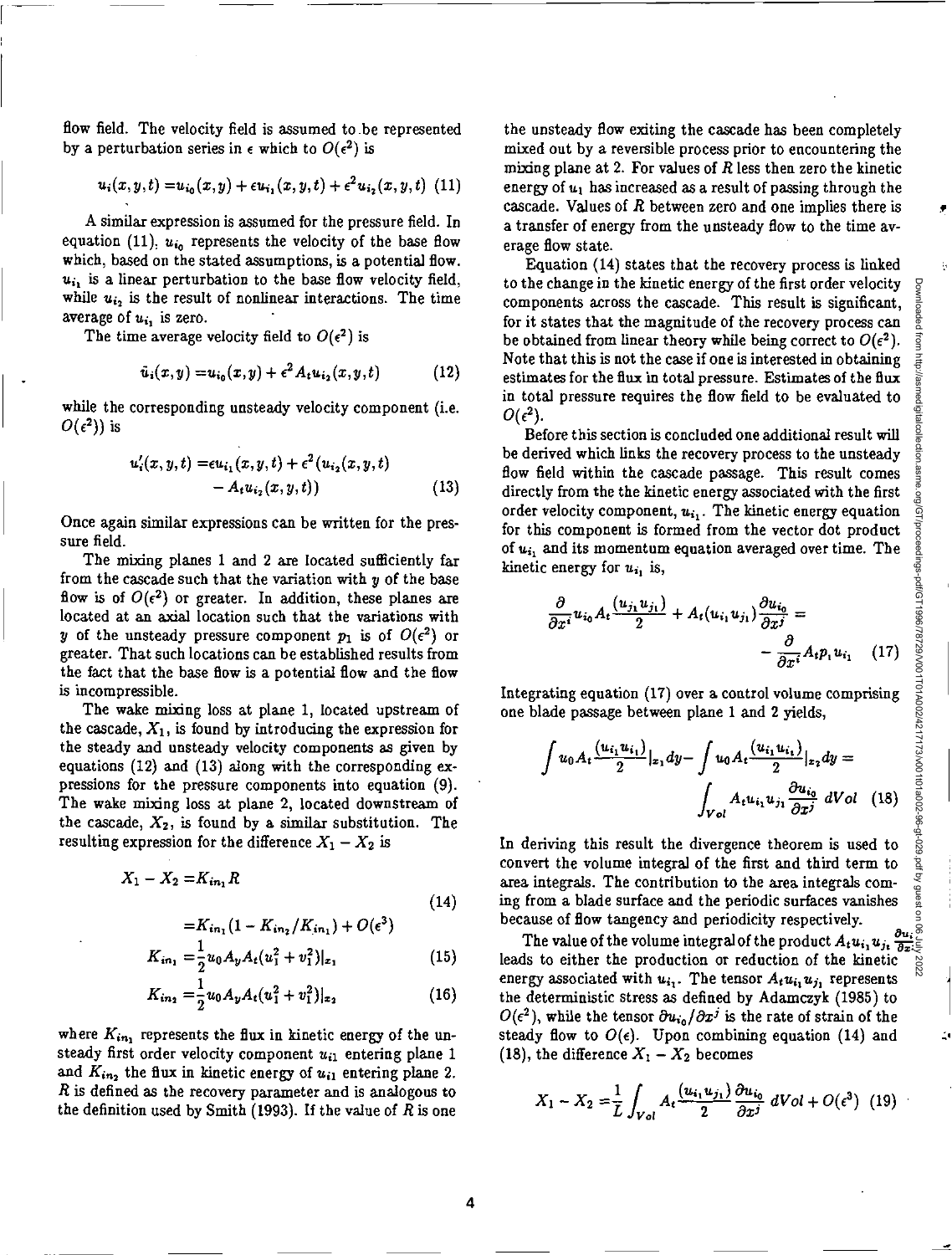Equation (19) links the the deterministic stress,  $A_t u_{i_1} u_{j_1}$ , directly to the wake recovery process.

The question of whether wake mixing loss is reduced or increased by having the wake pass through a blade row is answered by the sign of the volume integral of  $A_t u_{i_1} u_{j_1} \frac{\partial u_{i_0}}{\partial z^j}$ . If the sign of the integral is positive,  $X_1 > X_2$ , wake mixing loss is reduced by having the wake pass through a blade row. If the integral is negative, the opposite is true.

Equation (14) will be used in the subsequent analysis to estimate the magnitude of the wake recovery process. The next section focuses on estimating the kinetic energy of the unsteady velocity approaching the cascade,  $K_{in_1}$  in equation (14).

#### Wake Characterization

The origin of the incoming unsteady flow being analyzed is the wakes from an upstream blade row. Since the present analysis neglects the effect of viscosity on the flow within a cascade passage the incoming wakes are modeled as a series of one-dimensional shear flows. The velocity field produced by these wakes is periodic in the tangential direction and thus maybe expanded in a Fourier series in the y direction. Associated with each Fourier component is a reduced frequency defined by the equation

$$
k_n = \frac{2\pi n}{h_r} W \tag{20}
$$

where  $n$  is an integer,  $h_r$  is the tangential distance between the wake center lines divided by the airfoil chord,  $W$  is the wheel speed divided by the speed of the oncoming time average flow,  $q_{ref}$  (see Fig. 1). For  $n = 1$ , the reduced frequency is that associated with the wake passing frequency. The reduced frequency parameter is an estimate of the wave length of the incoming disturbance in the stream-wise flow direction relative to the cascade chord length, thus this parameter is a direct measure of the unsteady character of the flow field. Assuming values for the terms in equation (18) typical of those found in core compressors, the value of *k* for the first wake harmonic is approximately 5. A value of 0.5 is generally taken to be the limit above which an unsteady flow can no longer be assumed to behave in a quasi-steady manner. A value of 5 is an order of magnitude larger and implies that the unsteady flow associated with the wake recovery process is far from being quasi-steady.

The kinetic energy of the unsteady velocity field associated with a series of wakes each of which has a profile defined by the equation,

 $U_w = C \ exp\left[-\alpha \left[\frac{2(y-Wt)\cos\beta_r}{\lambda_w}\right]^2\right]$  (21)

$$
K_{in_1} \equiv A_t \frac{u'_i u'_i}{2} |_{x_1} = \frac{1}{2} A_t (A_t U_w - U_w)^2
$$

is

$$
=\frac{1}{2}\left(\frac{C}{2}\right)^2\frac{\lambda_w}{(h_r\cos\beta_r)}\left[\sqrt{2}-\frac{\lambda_w}{(h_r\cos\beta_r)}\sqrt{\frac{\pi}{\alpha}}\right]\sqrt{\frac{\pi}{\alpha}}(22)
$$

where  $\alpha$  is a constant, C is the velocity deficit,  $\beta_r$  the relative flow direction at the cascade inlet and the remaining variables are defined in Fig. 1.

The Fourier coefficients of equation (21) are

$$
A_n = \frac{C}{2} \sqrt{\frac{\pi}{\alpha}} \frac{\lambda_w}{(h_r \cos \beta_r)} exp\left[-\frac{1}{\alpha} (\frac{n\pi}{2})^2 (\frac{\lambda_w}{(h_r \cos \beta_r)})^2 \right] (23)
$$

The magnitude squared of each Fourier component is a measure of the energy contained in that component.

The ratio of the energy contained in the first harmonic to the kinetic energy of the unsteady velocity field set up by the wakes is plotted in Fig. 2 as a function of  $\lambda_w/(h_r \cos \beta_r)$ , the ratio of wake width to the wake pitch (i.e.  $\alpha = \pi$ , Kemp and Sears 1955). For values of  $\lambda_w/(h_r \cos\beta_r)$  less than 0.2, less than 35% percent of the disturbance energy is contained in the first harmonic, which necessitates the need to consider the higher harmonics in estimating the wake recovery. The results presented in Fig. 2 further substantiate that wake recovery is far from being a quasi-steady process. Downloaded from http://asmedigitalcollection.asme.org/GT/proceedings-pdf/GT1996/78729/V001T01A002/4217173/v001t01a002-96-gt-029.pdf by guest on 06 July 2022

In the next section estimates of the kinetic energy of the unsteady velocity field exiting a cascade are presented along with estimates of the recovery parameter.

#### **RESULTS**

The analysis presented previously showed that the magnitude of the wake recovery process can be estimated from linear flow theory. In Verdon's (1987) use of this theory, which forms the basis of this section, each Fourier component of the incoming unsteady velocity field given by equation (11) is analyzed separately. The resulting flow fields are superimposed to yield the flow field generated by the incoming wakes. Verdon's analysis is based on the theory of rapid distortion as developed by Goldstein (1978) and amended by Atassi and Grzedzinski (1989). According to this theory the unsteady velocity field is defined in terms of a potential function and a vector whose curl is equal to the vorticity associated with the incoming disturbance. For a two dimensional incompressible flow this vector can be defined in terms of a stream function.

Far downstream of the cascade the velocity field is a result of the superposition of the velocity field of the wakes and the velocity field associated with the shed vorticity originating from the trailing edge of each airfoil in the cascade. The potential of the velocity field due to the shed vorticity is given in Verdon et al. (1975). The stream function associated with the velocity field of the incoming wakes is given in the appendix.

The velocity field generated by the shed vorticity is proportional to the jump in the potential across the trailing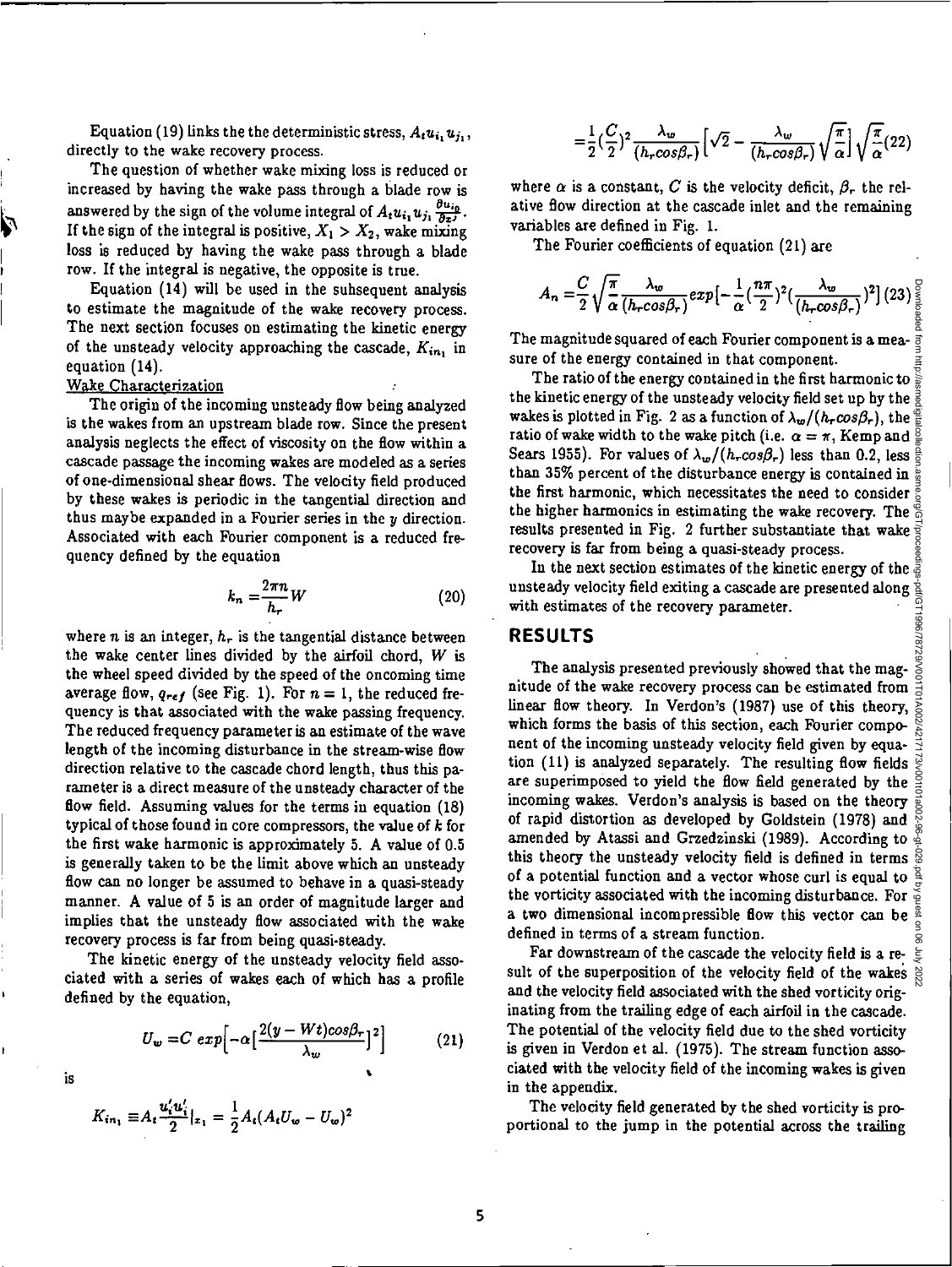edge of an airfoil and thus the unsteady circulation about that airfoil. The origin of this velocity field is a dynamic process involving the unsteady pressure field about the cascade. The unsteady velocity field downstream of the cascade associated with the incoming wake vorticity is the result of kinematic flow processes. Both of these vorticity fields contribute to the flux in kinetic energy of the unsteady velocity field exiting the cascade. The relative magnitude of the contribution from each vorticity field will be assessed in the analysis which follows.

In addition a number of questions which were posed in the INTRODUCTION remain to be answered. The answers to these questions will be obtained from a series of simulations from which estimates of the recovery parameter R (equation (14)) will be derived. The simulations were executed using a wake blade row interaction code called LINFLO developed by Verdon et. al. (1991). This code as previously stated is based on the theory of rapid distortion. LINFLO requires as input the steady potential flow field about a cascade of airfoils. This input was obtained from SFLOW, a code developed by Hoyniak (1994).

All of the simulated cascade configurations have a pitch to chord ratio of six tenths. The location of maximum airfoil thickness is at thirty percent of chord. The incoming flow is at an angle of fifty degrees with respect to the cascade inlet plane. The angle between the incoming wake and the flow entering the cascade is ninety degrees (i.e.  $\beta_1 - \beta_r =$ 900 ), which implies that the angle between the absolute and relative flow direction at the cascade inlet is also ninety degrees.

The first set of results, Fig. 4, is for a cascade of uncambered airfoils whose stagger angle is fifty degrees with respect to the cascade inlet plane (see Fig. 3). The angle of the incoming steady flow is also fifty degrees with respect to the cascade inlet plane, *hence* the incidence angle is zero. The angle of the steady flow exiting the cascade *is* approximately fifty degrees with respect to the cascade inlet plane. Because these cascades generate virtually no flow turning the steady aerodynamic force acting on them is near zero as is the time average airfoil circulation. Figure 4 shows the recovery parameter R as a function of thickness to chord and reduced frequency. The values of reduced frequency span the range of wake passing frequency typical of a core compressor. R was estimated for discrete values of the thickness to chord ratio of 5,10 and 15 percent. For a fixed value of reduced frequency, the dependency of R on thickness to chord ratio is slight. For a fixed value of thickness to chord ratio, R decreases as the reduced frequency becomes large. For a reduced frequency of ten the recovery is approximately thirty percent with every indication that it will become even smaller as the reduced frequency is increased further.

The results shown in Fig. 4 imply that the magnitude of the velocity field due to the shed vorticity approaches zero as the reduced frequency becomes large. This result is consistent with the findings of Kemp and Sears (1956) and is the result of the unsteady circulation about an airfoil approaching zero for large values of reduced frequency.

The next set of results, Fig. 5, are intended to examine the effect of flow turning due to a combination of airfoil camber and cascade stagger on the recovery process. A finite turning of the time average flow field by the cascade implies a finite time average airfoil circulation. The stagger of the cascades is fixed at seventy degrees with respect to the cascade inlet plane (see Fig. 3). The angle of the steady flow exiting the cascades is near ninety degrees with respect to the cascade inlet plane. The incoming flow is turned through forty degrees.

Figure 5 shows the values of the recovery parameter  $R$ as a function of reduced frequency for a cascade with 5% and 10% thickness to chord ratio. Also shown on this figure are the results taken from the previous figure for the 10% thickness to chord ratio cascade. Recall that the results shown on the previous figure were for zero turning of the steady flow.

At a fixed value of thickness to chord ratio, the dependence of the recovery parameter *R* on reduced frequency for the cascades with finite time average airfoil circulation is considerably less then that for the cascade of near zero time average airfoil circulation. Indeed, for the cascades with finite airfoil circulation, it appears that R becomes independent of reduced frequency as the reduced frequency becomes large. For the cascades with finite airfoil circulation the recovery process appears to be due to kinematic flow processes. If the processes were otherwise the recovery parameter would exhibit a dependency on reduced frequency similar to that shown in Fig. 4. In addition as in the case of the cascades of near zero airfoil circulation, Fig. 4, the effect of thickness to chord ratio on recovery is slight. Finally, note that for the cascades with finite airfoil circulation, the recovery factor is seventy percent, which is a significant value.

The result presented in Fig. 5 suggests that the recovery process is primarily dependent on the net turning of the steady flow and thus the circulation about an airfoil. The next set of results, Fig. 6, are intended to further explore this possibility. The recovery associated with a cascade of airfoils with zero camber, zero stagger, and 10% thickness to chord ratio, see Fig. 3, is compared to that of the 10% thickness to chord ratio cascade of Fig. 5. The angle of the steady flow approaching the zero stagger cascade is fifty degrees with respect to the cascade inlet plane. The flow exits this cascade at nearly ninety degrees with respect to the cascade inlet plane. Thus the flow turning is approxi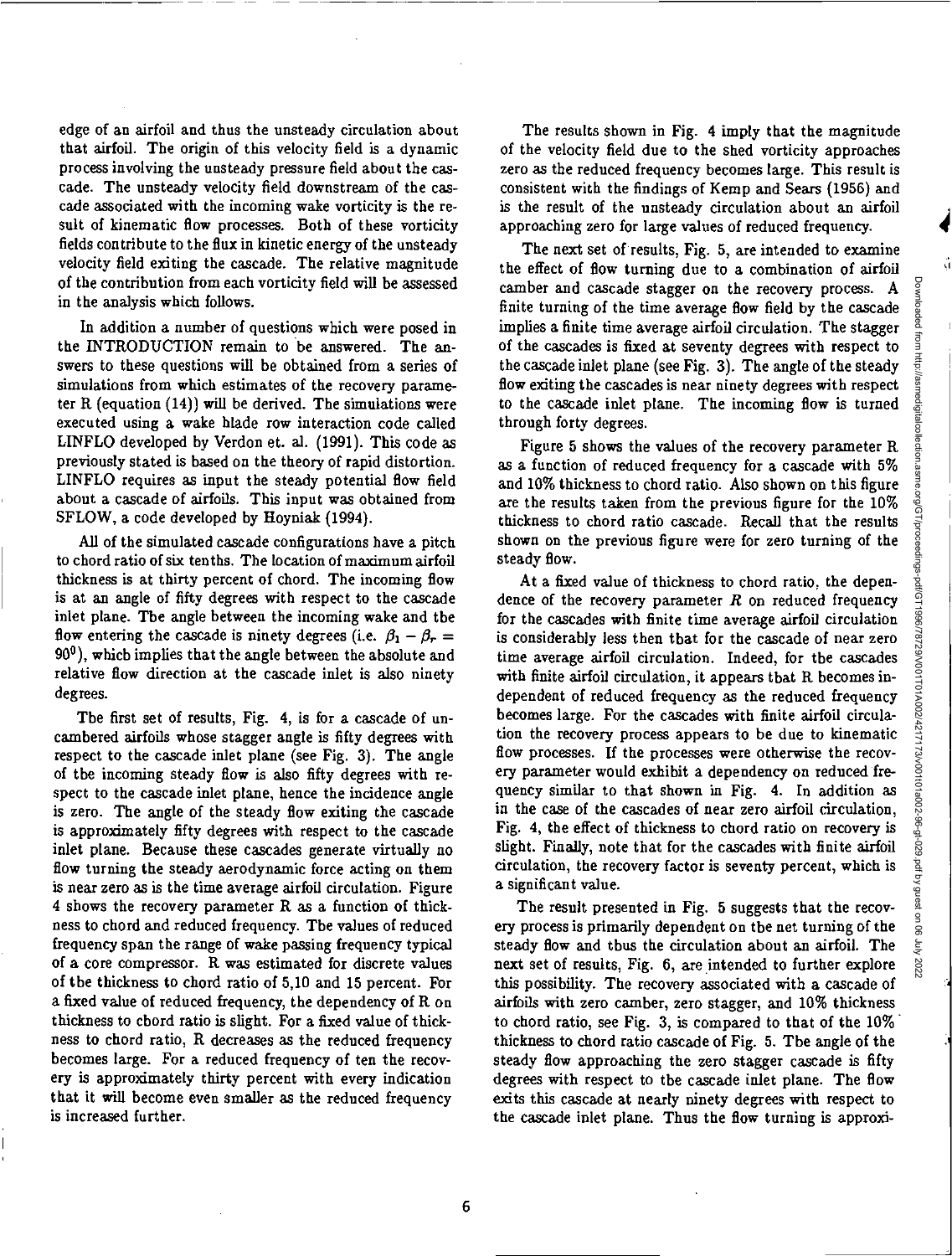mately forty degrees, the same as it is for the cascade from Fig. 5. The two plots in Fig. 6 show that for reduced frequencies between five and ten the recovery associated with the cascade of zero camber airfoils is only slightly less than that of the cascade of cambered airfoils. Furthermore, the recovery associated with the zero stagger cascade becomes independent of the reduced frequency as the reduced frequency becomes large as was the case in Fig. 5. These results indicate quite clearly that the unsteady wake recovery process in axial flow compressors is primarily a kinematic process related to the flow turning across a blade row and hence the time average airfoil circulation.

#### High Reduced Frequency Limit

The results shown in Figs. 5 and 6 strongly suggest that for large values of reduced frequency the wake recovery parameter asymptotes to a value which is independent of reduced frequency. This observation provides strong motivation for examining the kinetic energy of the unsteady flow field downstream of the cascade as the reduced frequency becomes large.

The unsteady velocity field downstream of the cascade is due to the shed vorticity and that associated with the incoming wake vorticity. The computational results as well as the work of others suggest that as the reduced frequency becomes large the contribution to the downstream unsteady velocity associated with the shed vorticity becomes small. Thus the downstream unsteady velocity field and its kinetic energy are due to the incoming wake vorticity. In the appendix of this paper an expression is given for the stream function associated with the incoming wake vorticity for axial locations far downstream of the cascade. The expression for the stream function can be expanded so as to include only those terms which decay the least with reduced frequency. The algebra involved is lengthy and will not be presented. The resulting expression can be used to obtain an estimate of the kinetic energy of the downstream velocity field in powers of  $1/k_n$ . The kinetic energy of the unsteady downstream velocity field to lowest order is

$$
A_{t} \frac{u'_{i} u'_{i}}{2} |_{z_{2}} = K_{in_{1}} \left(\frac{\cos \beta_{1}}{\cos \beta_{2}}\right)^{2} \frac{1}{\sin^{2}(\beta_{r} - \beta_{1})}
$$

$$
\cdot \left\{1 + \left(\frac{\cos \beta_{1}}{\cos \beta_{2}}\right)^{2} \left[\frac{\sin \beta_{2}}{\cos \beta_{1}} + \frac{\cos \beta_{r}}{\cos \beta_{2} \sin(\beta_{r} - \beta_{1})}\right] - \frac{C_{1}}{\cos \beta_{2}} - \frac{2h_{s}}{\cos \beta_{2}} C_{2} \frac{y}{L} \right\}^{2}\right\}^{-1} + O(1/k_{n}) \quad (24)
$$

where  $K_{i n_1}$  is the kinetic energy of the incoming unsteady velocity field,  $\beta_1$ ,  $\beta_2$  the inlet and exit flow angles respectively, *L* the cascade pitch to chord ratio.

In deriving equation (24) the drift function  $\Delta$ , which appears in equation (A3) of the appendix was approximated by the expression,

$$
\Delta(x_0, \tilde{y}) = C_0 + C_1 \tilde{y} + C_2 \tilde{y}^2 \tag{25}
$$

where  $\tilde{y}$  is restricted to lie between the periodic boundaries formed by the stagnation streamlines of two adjacent airfoils, and  $x_0$  is located downstream of the cascade. The drift function  $\Delta$ , Verdon (1987), is the integral along a streamline of the time averaged flow field of the inverse of the time averaged flow speed *q,* 

$$
\Delta = \int \frac{ds}{q} \tag{26}
$$

As such the drift function is singular at the stagnation point  $\frac{8}{9}$ of a bluff body and along the streamline emanating from the stagnation point. This singular behavior is not accounted for by equation (25). It is assumed that the rapid spatial flow variations associated with the singular behavior of the drift function would be damped if the effects of viscosity were included in the analysis. This damping or smoothing of the flow features represents a loss source which the present analysis does not address. Downloaded from http://asmedigitalcollection.asme.org/GT/proceedings-pdf/GT1996/78729/V001T01A002/4217173/v001t01a002-96-gt-029.pdf by guest on 06 July 2022

The value of the constant  $C_1$  is related to the turning of the steady flow by the cascade, while the value of the constant  $C_2$  is a measure of airfoil thickness and the influence of the stagnation region.

Equation (24) shows that for large values of reduced frequency the kinetic energy of the unsteady velocity field down stream of the cascade associated with the incoming vorticity field is independent of the reduced frequency and only depends on the velocity triangle of the steady flow at the cascade inlet and exit, the value of  $C_2$ , which is a function of the thickness to chord ratio, and the pitch to chord ratio of the cascade. This is a rather surprising result given that it came from an unsteady analysis.

zero. For such a configuration the wake recovery parameter is equal to

For a cascade of thin airfoils at zero incidence, 
$$
C_2
$$
 is  
\n
$$
C_2
$$
 is equal to  
\n
$$
R = 1 - \left(\frac{\cos \beta_1}{\cos \beta_2}\right)^2 \frac{1}{\sin^2(\beta_r - \beta_1)}
$$
\n
$$
= \left\{1 + \left(\frac{\cos \beta_1}{\cos \beta_2}\right)^2 \left[\frac{\sin \beta_2}{\cos \beta_1} + \frac{\cos \beta_r}{\cos \beta_2 \sin(\beta_r - \beta_1)}\right]
$$
\n
$$
= \frac{C_1}{\cos \beta_2}\right\}^{-1} + O(1/k_n)
$$
\n(27)  $\frac{C_2}{\cos \beta_2}$   
\nependent of reduced frequency and also independent of  
\nincoming wake profile. If one were to approximate the  
\n $\frac{C_1}{\cos \beta_2}$ 

independent of reduced frequency and also independent of the incoming wake profile. If one were to approximate the constant  $C_1$  by the expression

$$
C_1 = \frac{1}{h_s} \left[ \Delta \big|_{x_0, y_0 = h_s^-} - \Delta \big|_{x_0, y_0 = 0^+} \right] \tag{28}
$$

one would obtain the result,

$$
R = 1 - \left(\frac{Len_1}{Len_2}\right)^2 \tag{29}
$$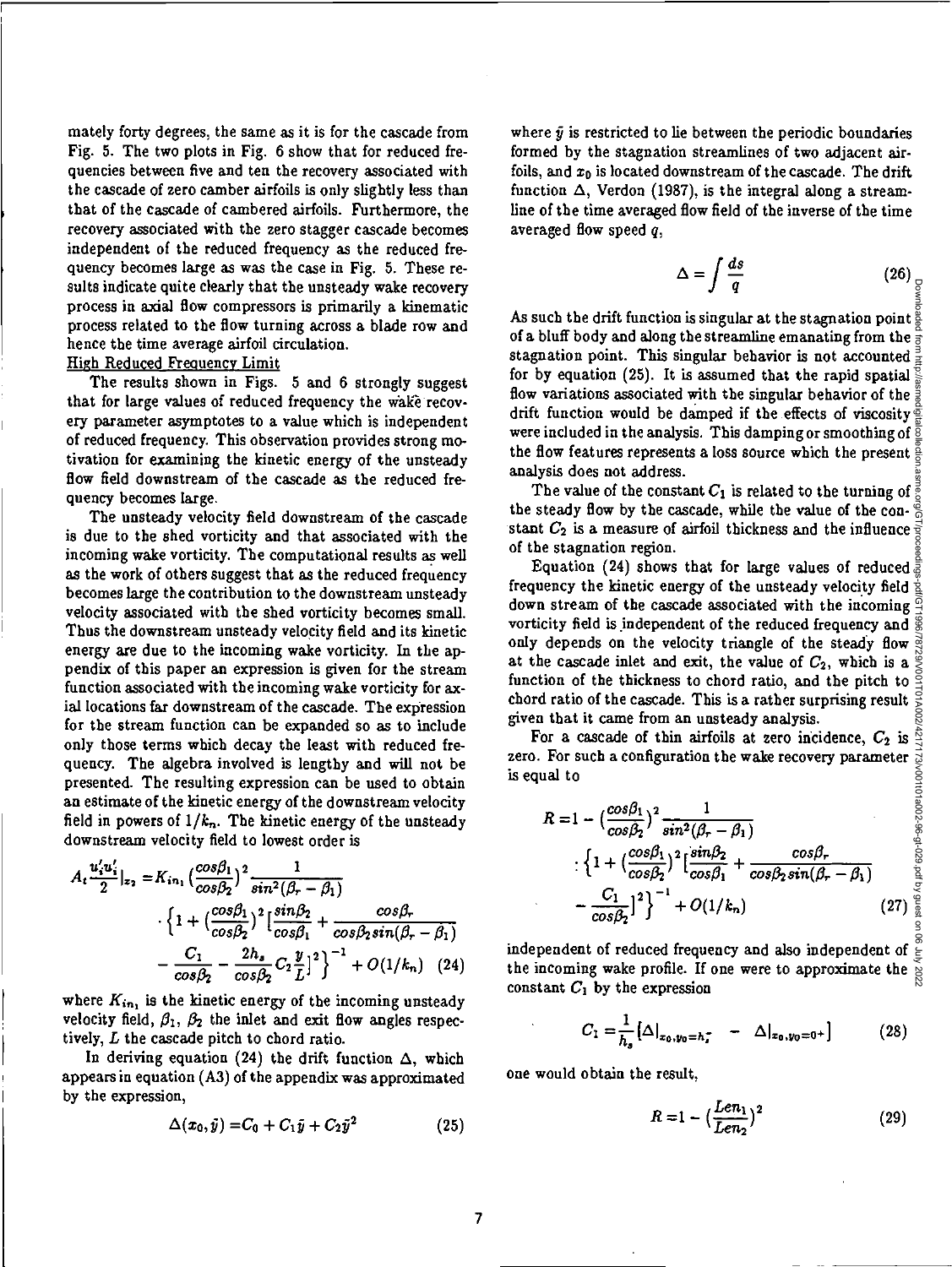where  $Len_1/Len_2$  is the ratio of the length of a wake element upstream of the cascade to its length downstream of the cascade. This result was first derived by Smith (1966). Smith suggested in his 1993 publication that  $C_1$  may be approximated as,

$$
C_1 = \frac{4\Gamma}{L} \left( 1 + \frac{\cos\beta_1}{\cos\beta_2} \right)^{-2}
$$
 (30)

which is based on the work in an earlier publication, Smith (1955). In equation (30)  $\Gamma$  is the time average circulation about an airfoil. Table 1 contains estimates of the recovery parameter R derived from equations  $(27)$  and  $(28)$ , equations (27) and (30), and from the simulations. The simulation results are for a reduced frequency of ten.

The estimates of the recovery derived from equation (27) with  $C_1$  estimated either according to equation (28) or (30) are in good agreement with the results derived from the simulations. Furthermore the close agreement of the results obtained from equation (27) shows once again that the flow physics involved in the recovery process is tied to the kinematics of the wake vorticity field.

The estimated levels of the wake recovery parameters show that the potential to reduce wake mixing loss by an unsteady recovery process is large. If the present analysis was appended to the estimates of wake mixing loss such as given by Cumpsty (1989), the estimated adverse effect of separated flow on the performance of an embedded blade row in a multi-stage compressors would be greatly reduced. This reduction in wake mixing loss would have a noticeable impact on compressor efficiency. For example, assuming the wake mixing loss is fifteen percent of the total pressure loss of a blade row, a stage whose loss is split equally between the rotor and stator would have its efficiency increased by nearly a point as a result of reducing the wake mixing loss by seventy percent.

### **SUMMARY AND CONCLUSIONS**

This work presents an analysis which delineates the unsteady flow process associated with the recovery of the total pressure deficit of a wake as it passes through a blade row. It is shown that wake recovery is related to the change of the kinetic energy of the unsteady velocity field across a blade row and that the change in kinetic energy can be estimated from linear theory. The analysis showed that the estimates of wake recovery based on linear theory were correct to second order and as such is capable of predicting the recovery of wakes of finite depth. It was also shown that the change in the kinetic energy of the unsteady velocity field across a blade row is related to a volume integral of the product of the deterministic stress and the rate of strain of the time average flow field.

The value of the reduced frequency associated with a wake encounter was established to be of the order of five

or greater for a typical core compressor, indicating that the wake recovery process is far from being quasi-steady. The distribution of the energy among the spatial Fourier harmonics which characterize a typical wake was also given.

Simulation for compressor cascade configurations showed that if the reduced frequency based on the wake passing frequency is sufficiently large the recovery process is primarily a function of the flow turning (i.e. airfoil circulation) and independent of the reduced frequency, and thus independent of the wake profile. In addition the results obtained from the simulations strongly suggest that the flow physics associated with the recovery process is tied to the vorticity kinematics of the incoming wakes.

An approximate expression was derived for estimating wake recovery.. Its derivation was based on the kinematics of the wake vorticity field. Good agreement was found between the results given by the approximate expression and those derived from the simulations.

Finally, the impact of the recovery process on wake mixing loss is not small. Having the wakes pass through a blade row prior to being mixed-out by viscous diffusion can reduce the wake mixing loss by as much as seventy percent, which translates to nearly a point increase in efficiency of a stage. It is not clear how the effects of viscosity and compressibility would change the significance of the recovery process. An attempt to assess the effects of viscosity and compressibility is currently underway. Preliminary results seem to indicate that for subsonic flows the effect of compressibility would not significantly alter the importance of the recovery process.

From a design perspective it would seem advantageous to minimize the axial gap between blade rows and also to minimize the wake mixing taking place prior to entering a blade row. Reduction of wake mixing between blade rows would necessitate control of the early development of the wake. How this might be achieved requires further study.

It is important that models be developed to account for the effects of wake recovery in simulations of the time average flow field in multistage machinery. This is especially true at off-design conditions where flow separation might be playing a major role. The codes which are currently used to predict the time average flow field do not account for the recovery process and hence may under predict the performance of a machine. The present work shows that the effects of recovery may be accounted for through models for the deterministic stress.

## **ACKNOWLEDGMENTS**

The author wishes to express his gratitude to Dr. J. M. Verdon and Dr. A. Chuang, United Technologies Research Center for their assistance in familiarizing the author with LINFLO. The author wishes to acknowledge the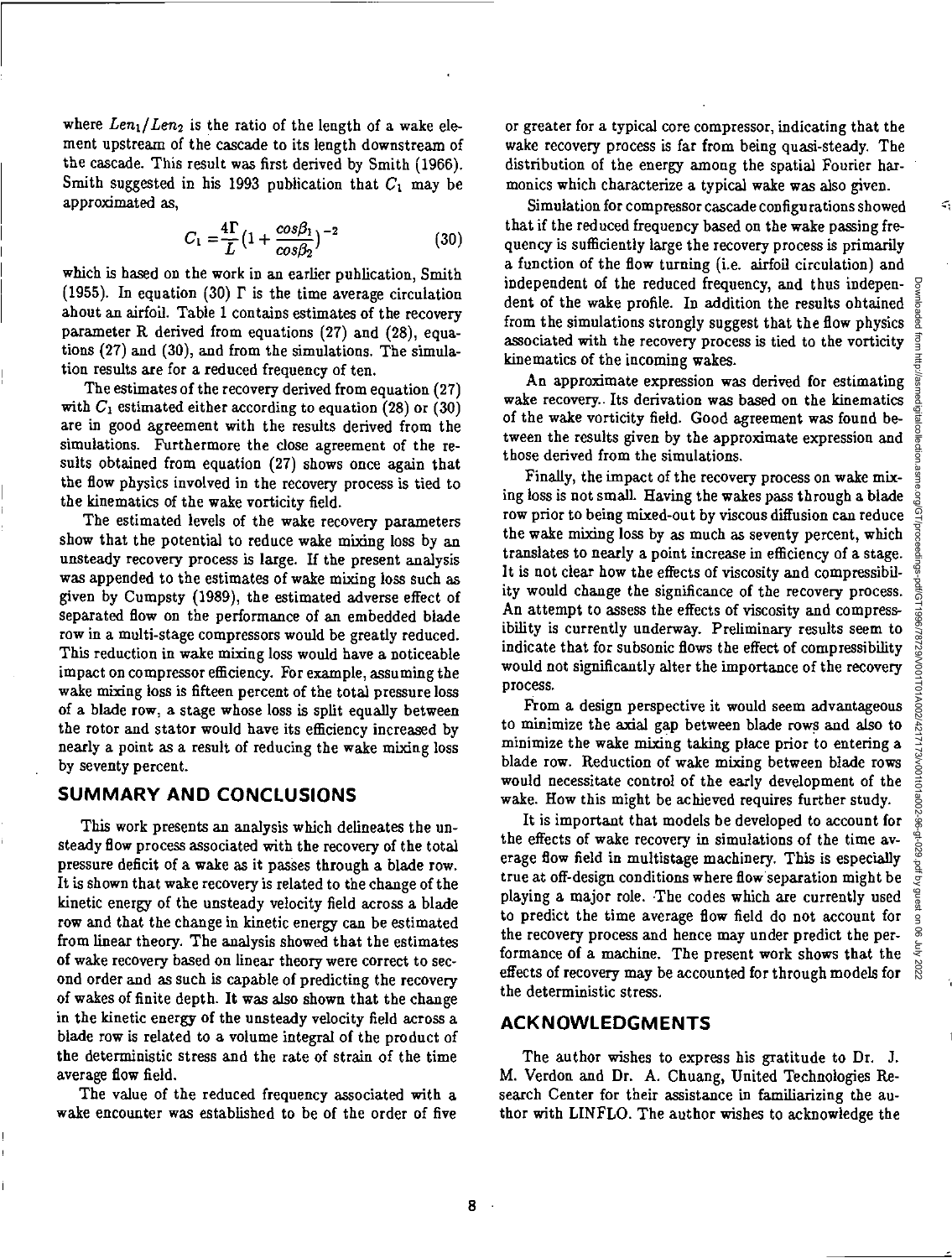assistance of Dr. D. Hoyniak for providing SFLOW. The motivation for the present work stemmed from a question posed to the author by Prof. E. M. Greitzer, Massachusetts Institute of Technology and from the many useful and productive discussions which followed. The author also wishes to acknowledge Dr. C. S. Tan, Massachusetts Institute of

#### **REFERENCES**

Adamczyk, J.J., "Model Equation for Simulating Flows in Multistage Turbomachinery," *ASME Paper 85-C T-220,*  1985.

Ashby, G.C. Jr., "Investigation of the Effect of Velocity Diagrams on Inlet Total Pressure Distortions Through Single-Stage Subsonic Axial Flow Compressors," *NA CA RM L57A03,* April 1957.

Atassi, H.M. and Grzedzinski, J., "Unsteady Disturbances of Streaming Motions around Bodies," *Journal of Fluid Mechanics,* Vol. 209, 1989.

Cumpsty, N.A., "Compressor Aerodynamics," *Longman Scientific 85 Technical Publishers,* 1989.

Deregel, P. and Tan, C.S., "Impact of Rotor Wakes on Steady-State Axial Compressor Performance," *Submitted to 1996 IGT1 Gas* Turbine and *Aeroengine Conference.* 

Fritsch, G. and Giles, M., "Second-Order Effects of Unsteadiness on the Performance of Turbomachines," Journal *of Turbomachinery,* July 1995, Vol. 117.

Goldstein, M.E., "Unsteady Vortical and Entropic Distortions of Potential Flows Round Arbitrary Obstacles," *Journal of Fluid Mechanics 89,* 1978.

Greitzer, E.M., "Private Communications.", 1994.

Hawthorne, W.R., "The Flow Through Moving Cascades of Lifting Lines with Fluctuating Lift," *Aeronautical Research Council, Paper No. ARC 32369,* 1970.

Henderson, R.E., "The Influence of Unsteady Rotor Response On a Distorted Flow Field," *ASME Journal of Engineering for Power,* Vol. 104, July 1982.

Horlock, 'J.H, and Daneshyar, H., "Stagnation Pressure Changes in Unsteady Flow," *The Aeronautical Quarterly,*  Vol. XXII, August 1971.

Hoyniak, D. and Verdon, J. M., "Steady and Linearized Unsteady Transonic Analyses of Turbomachinery Blade Rows," Paper presented at the Seventh International Symposium on Unsteady Aerodynamics and Aeroelasticity of Turbomachines, Fukuoka, Japan, September 25-29 1994. Conference

Technology for sharing with him the finds of his and his students research on the topic of recovery. Finally, the author benefited greatly during the course of this work from the input provided by the Turbomachinery Flow Physics group at Lewis and is most grateful for their suggestions.

Proceedings to be published by Elsevier Press, 1995.

Kemp, N.H. and Sears, W.R., "The Unsteady Forces Due to Viscous Wakes in Turbomachines," Journal *of the Aeronautical Sciences,* Vol. 22, No. 7, 1955.

Kemp, N.H. and Sears, W.R., "On the Wake Energy of Moving Cascades," *Journal of the Applied Mechanics,* Vol. 23, 1956.

Mikolajczak, A.A., "The Practical Importance of Unsteady Flow," Agard CP 177, 1977.

Okiishi, T.H., Hathaway, M.D., Hansen, J.L., "A Note on Blade Wake Interaction Influence on Compressor Stator Row Aerodynamic Performance," *ASME Journal of Engineering for Gas Turbines and Power,* Vol. 107, No. 2, April 1985. Downloaded from http://asmedigitalcollection.asme.org/GT/proceedings-pdf/GT1996/78729/V001T01A002/4217173/v001t01a002-96-gt-029.pdf by guest on 06 July 2022

Smith, L.H., "Secondary Flow in Axial-Flow Turbomachinery," *ASME Transactions,* Vol. 77, No. 7, 1955.

Smith, L.H., "Wake Dispersion in Turbomachines," Journal *of Basic Engineering,* ASME Transactions, VOL 88, Ser. D, No. 3, 1966.

Smith, L.H., "Casing Boundary Layers in Multistage Axial Flow Compressors," Flow Research In Blading, edited by Elsevier Publishing Company, Amsterdam,1970.

Smith, L.H., "Wake Ingestion Propulsion Benefit," Journal of Propulsion and Power, Vol. 9, No. 1, 1993.

Verdon, J. M., "Linearized Unsteady Aerodynamic Theory," In AGARD Manual on Aeroelasticity in Axial-Flow Turbomachines 1, Unsteady Turbomachinery Aerodynamics (eds. M. F. Platzer & F. O. Carta), AGARD-AG-298, 1987.

Verdon, J. M., Barnett, M., Hall, K. C., and Ayer, T. C., "Development of Unsteady Aerodynamic Analyses for Turbomachinery Aeroelastic And Aeroacoustic Applications," NASA CR 4405, 1991.

Verdon, J. M., Adamczyk, J. J., and Casper, J. R., 1975, "Subsonic Flow Past an Oscillating Cascade with Steady  $\frac{1}{2}$ Blade Loading - Basic Formulation", *Unsteady Aerodynam*ics, R. B. Kinney, ed., Proceedings of a Symposium held at  $\frac{8}{60}$ the Univ. of Arizona, March 18-20, 1975, Vol. 2.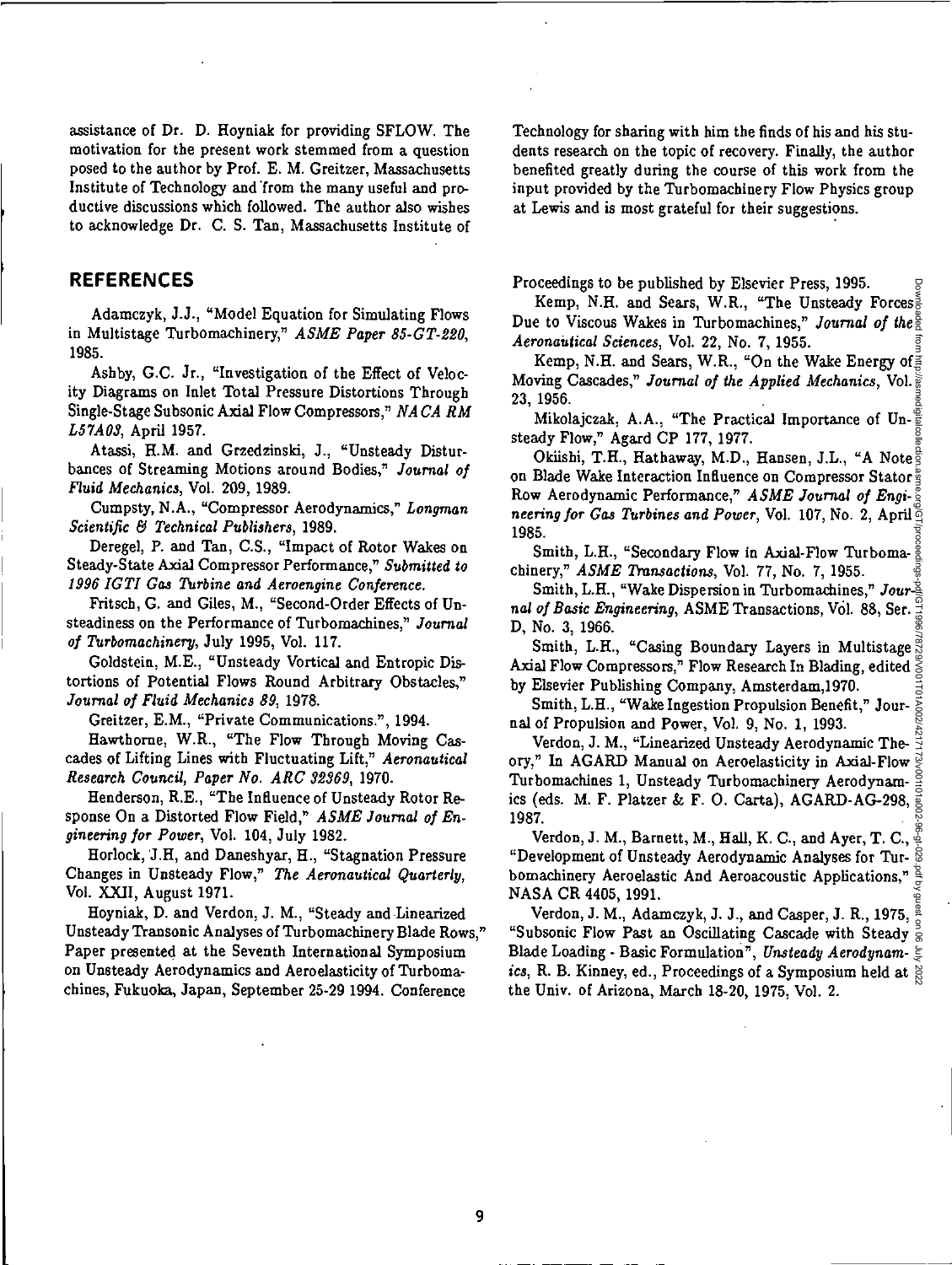| Thickness/Chord | High Freq. Limit       | Smith (1993)       | <b>Present Simulation</b> |
|-----------------|------------------------|--------------------|---------------------------|
| Ratio           | (28),<br>(29)<br>Eqns. | Eqns. $(28), (31)$ | Reduced Freq. $= 10$      |
| 10 %            | 0.67                   | 0.741              | 0.697                     |
| 5%              | 0.71                   | 0.741              | 0.733                     |
| 2.5%            | 0.74                   | 0.741              | 0.744                     |
|                 |                        |                    |                           |

**Table 1. Recovery Parameter Estimates For a Cascade With 40° Turning** 

# **APPENDIX**

The stream function associated with the incoming wake is a particular solution of the equation

$$
\nabla^2 \psi = -\zeta_w \tag{A1}
$$

where  $\zeta_w$  is the wake vorticity field. Far downstream of the cascade at an axial location  $x_0$  the solution of  $(A1)$  is given by the integral,

$$
\psi = -\frac{\sqrt{2Kin_1}}{2} \frac{\cos\beta_1}{\sin(\beta_r - \beta_1)}
$$
  
 
$$
\int_0^L B(\tilde{y})h(x, \tilde{y} - y)e^{-i\sigma\eta}e^{-ik_n(t - \frac{\sigma}{\cos\beta_1})}d\tilde{y} \quad (A2)
$$
  
 
$$
\sigma = -k_n L \frac{\cos\beta_r}{\sin(\beta_r - \beta_1)}
$$

where

$$
B(\bar{y}) = exp\left(-i\frac{k_n cos\beta_r \bar{y}}{sin(\beta_r - \beta_1)}\right) exp\left(ik_n\Delta(x_0, \bar{y})\right)
$$
 (A3)

$$
h = \left[\frac{e^{\tilde{\eta}(\gamma + i\delta)}}{1 - e^{(\gamma + i\delta)}} - \frac{e^{-\tilde{\eta}(\gamma - i\delta)}}{1 - e^{-(\gamma - i\delta)}}\right]
$$
(A4)

$$
\nabla^2 \psi = -\zeta_w \qquad (A1) \qquad \eta = \frac{\tilde{y} - y + x \tan \beta_2}{L} \qquad (A5)
$$
  
strictly field. Far downstream of the  

$$
\bar{\eta} = \eta - Integer(\alpha) + \frac{[sign(\alpha) - 1]}{2} \qquad (A6)
$$

$$
\gamma \pm i\delta = k_n L \left[ \frac{\cos^2 \beta_2}{\cos \beta_1} \mp i \frac{\cos \beta_r}{\sin(\beta_r - \beta_1)} \right] \tag{A7}
$$

$$
\sigma = -k_n L \frac{\cos \beta_r}{\sin(\beta_r - \beta_1)} \tag{A8}
$$

and the drift function  $\Delta$  is defined by equation (27).

ς.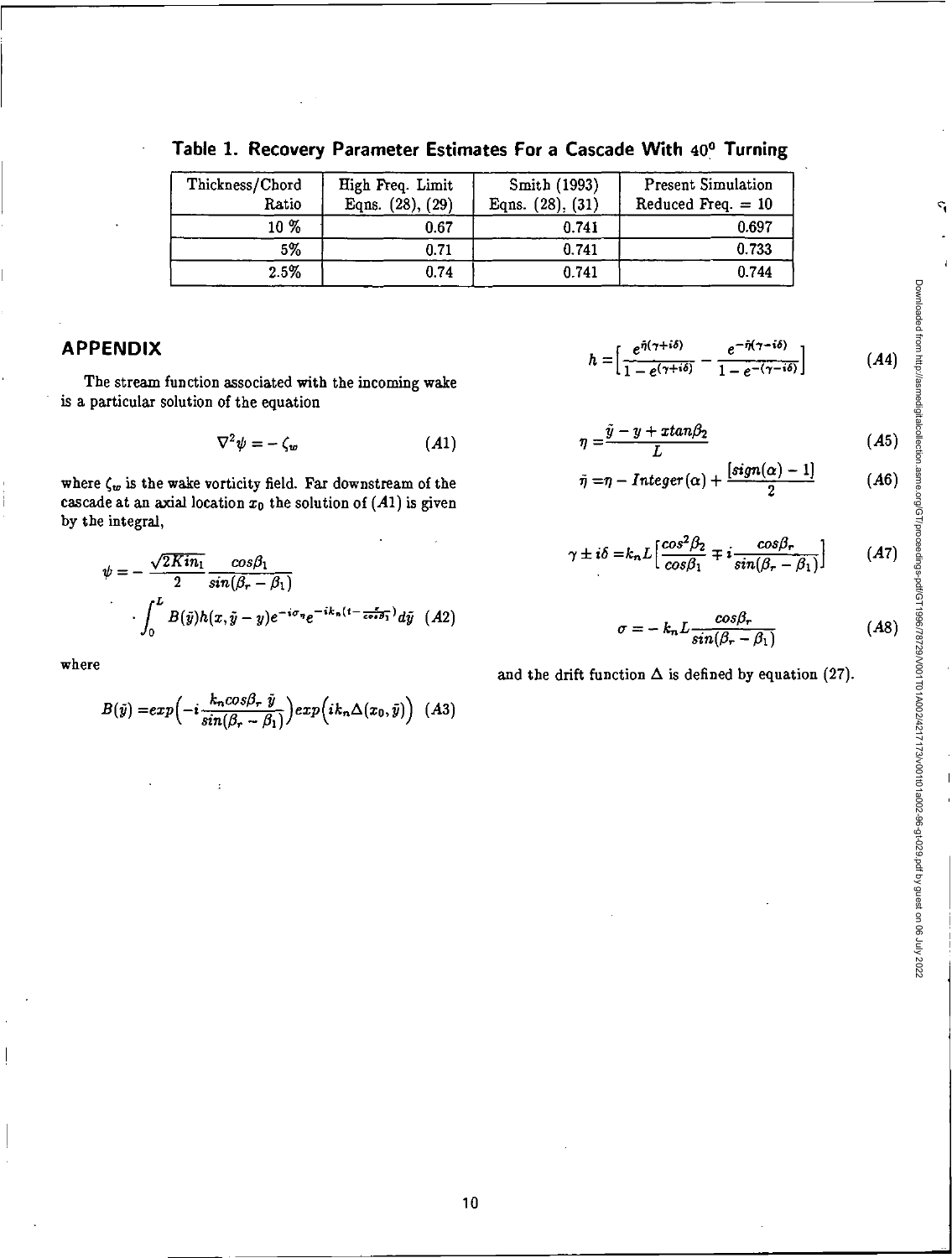







Downloaded from http://asmedigitalcollection.asme.org/GT/proceedings-pdf/GT1996/78729/V001101A002/4217173/v001101a002-96-gt-029.pdf by guest on 06 July 2022 Downloaded from http://asmedigitalcollection.asme.org/GT/proceedings-pdf/GT1996/78729/V001T01A002/4217173/v001t01a002-96-gt-029.pdf by guest on 06 July 2022